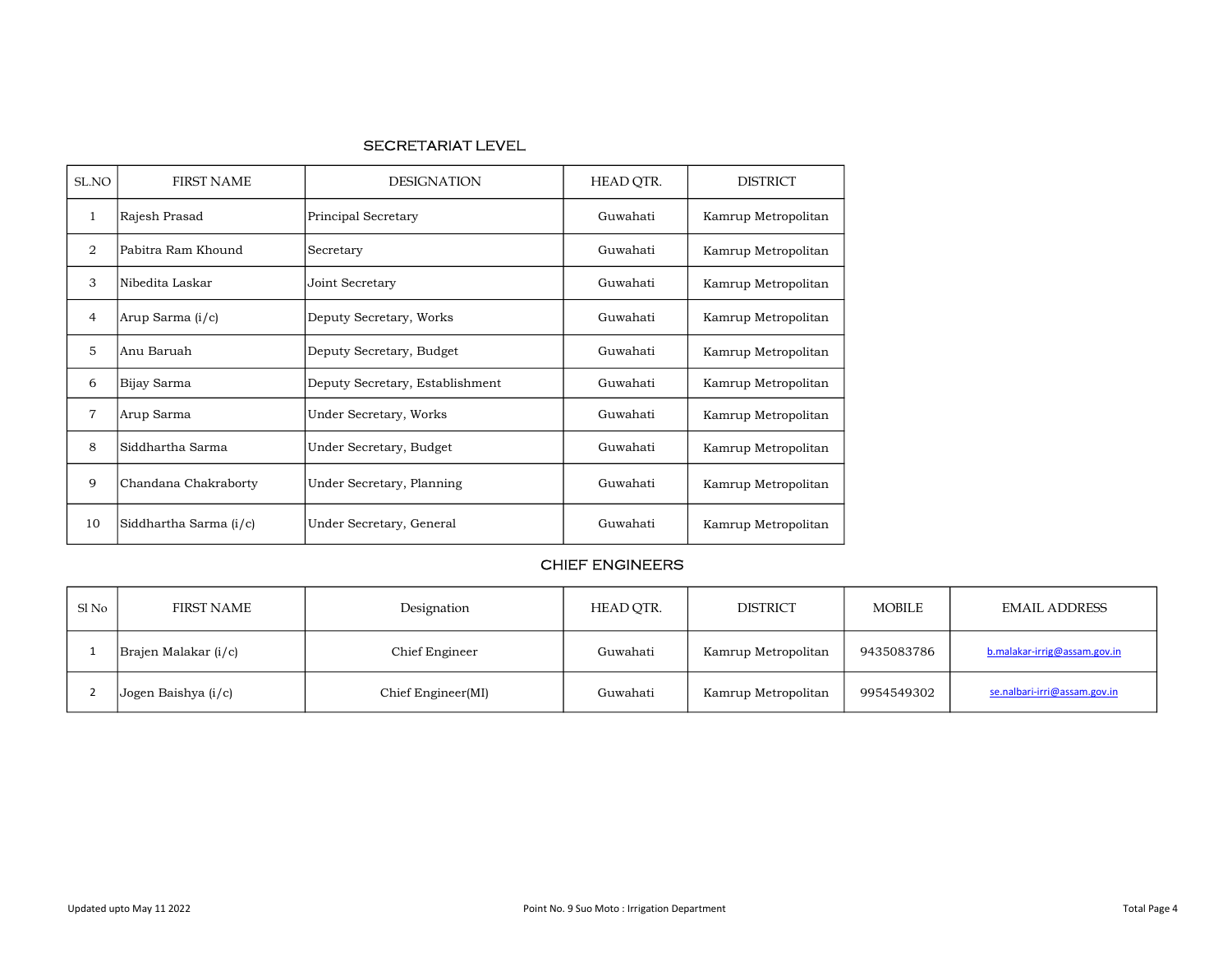## ADDITIONAL CHIEF ENGINEERS

|   | Swapan Kumar Das           | Electrical                   | Guwahati | Kamrup Metropolitan | 9435149690 | ee.dibrugarhele-irri@assam.gov.in |
|---|----------------------------|------------------------------|----------|---------------------|------------|-----------------------------------|
|   | Nilakshya Adhikari (i/c)   | Mechanical                   | Guwahati | Kamrup Metropolitan | 9957192733 | nilakshya.adhikary@assam.gov.in   |
|   | Dhiraj Saikia (i/c)        | Inspection & Quality Control | Guwahati | Kamrup Metropolitan | 9854584760 | bhairab.keot@gov.in               |
|   | Sanjai Kumar Mahanta (i/c) | Monitoring & Investigation   | Guwahati | Kamrup Metropolitan | 9435106982 | sanjay.mahanta@assam.gov.in       |
|   | Pabitra Ingti (i/c)        | Zone-IV, Irrigation, Diphu   | Diphu    | West Karbi Anglong  | 8011713723 | ace.zone4-irri@assam.gov.in       |
| b | Lakhan Singh Thaosen (i/c) | Zone-VI, Irrigation, Haflong | Haflong  | Dima Hasao          | 9401635102 | ee.southnchills-irri@assam.gov.in |

#### SUPERINTENDING ENGINEERS LEVEL OFFICERS AT HEAD QUARTER

|   | Dhiraj Saikia                 | Deputy Chief Engineer       | Guwahati | Kamrup Metropolitan | 8638858801 | d.saikia-irrig@assam.gov.in  |
|---|-------------------------------|-----------------------------|----------|---------------------|------------|------------------------------|
|   | Jogen Baishya                 | Deputy Chief Engineer(MI)   | Guwahati | Kamrup Metropolitan | 9954549302 | se.nalbari-irri@assam.gov.in |
| 3 | Binod Deka $(i/c)$            | Director Design(I)          | Guwahati | Kamrup Metropolitan | 9854584760 | bhairab.keot@gov.in          |
| 4 | Syed Muhibur Rahman $(i/c)$   | Director Design(MI)         | Guwahati | Kamrup Metropolitan | 9864031553 | syedmuhiburrahman@gmail.com  |
| 5 | Saqil Masood Ahmed            | Director Design, Planning   | Guwahati | Kamrup Metropolitan | 9435001838 | saqil.ahmed@assam.gov.in     |
| ь | Pulak Sarma                   | Director Design, Mechanical | Guwahati | Kamrup Metropolitan | 6435045010 | pulak.sarma@assam.gov.in     |
|   | Prabhat Chandra Sarma $(i/c)$ | Director Design, Electrical | Guwahati | Kamrup Metropolitan | 9101261502 |                              |
| 8 | Anu Baruah                    | Chief Research Officer      | Guwahati | Kamrup Metropolitan | 9864270184 | anu.baruah@gov.in            |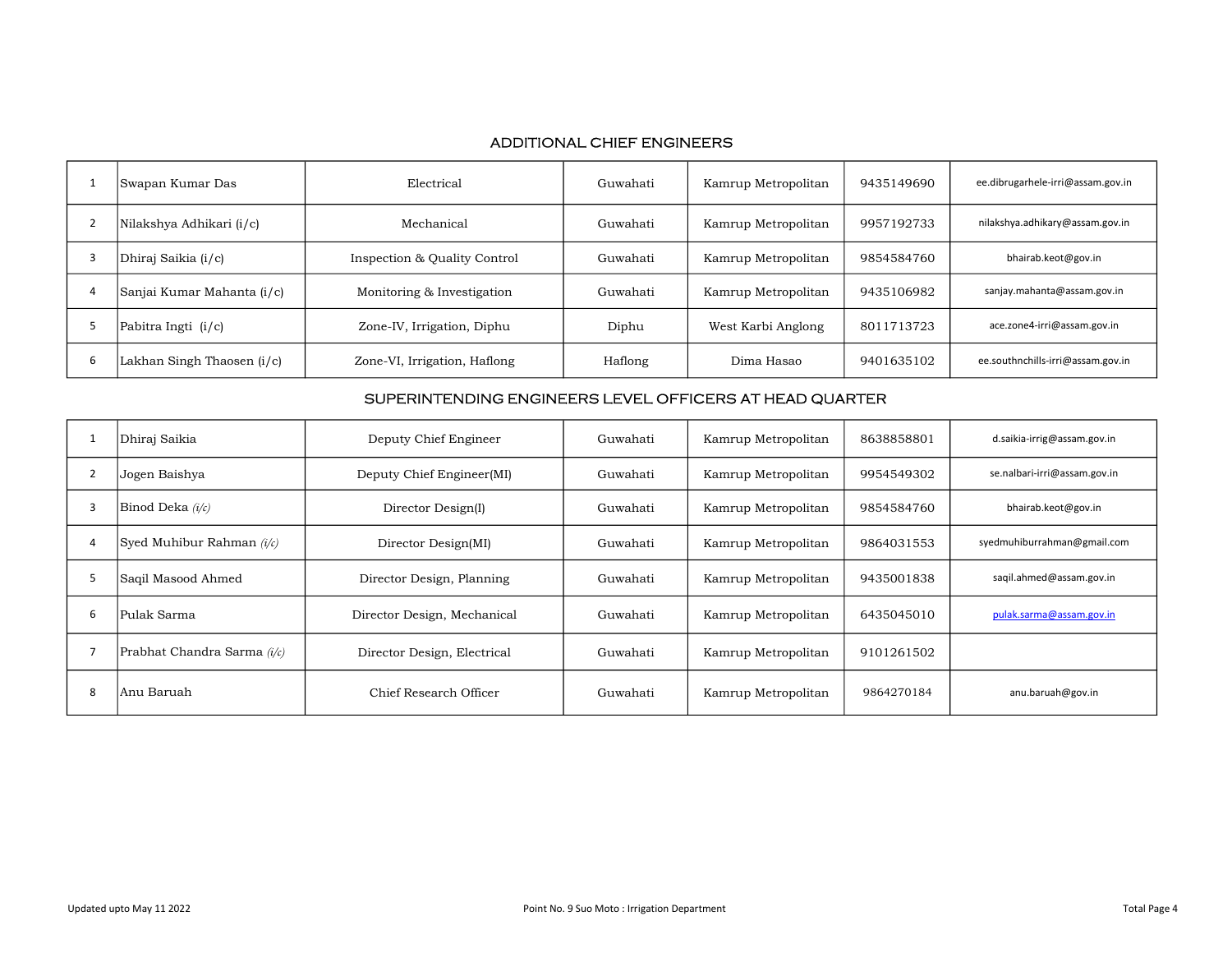| Sl No          | <b>FIRST NAME</b>             | Designation                                      | HEAD OTR.       | <b>Iurisdiction DISTRICTs</b>          | <b>MOBILE</b> | <b>EMAIL ADDRESS</b>             |
|----------------|-------------------------------|--------------------------------------------------|-----------------|----------------------------------------|---------------|----------------------------------|
| $\mathbf{1}$   | Sri Jayanta Kumar Neog        | Dibrugarh Circle (Irrigation), Dibrugarh         | Dibrugarh       | Dibrugarh                              | 9435473550    | ee.tinsukia-irri@assam.gov.in    |
| $\overline{2}$ | Sri Jnanendu Pathak           | Goalpara Circle (Irrigation), Goalpara           | Goalpara        | South Salmara-<br>Mankachar & Goalpara | 9365597827    | jnanendupathak@assam.gov.in      |
| 3              | Sri Ambika Saloi              | Nalbari Circle (Irrigation), Nalbari             | Nalbari         | Bajali & Nalbari                       | 9435116499    | ambika.saloi-irrig@assam.gov.in  |
| 4              | Sri Rajib Gogoi               | Nagaon Circle (Irrigation), Nagaon               | Nagaon          | Morigaon & Nagaon                      | 8638197471    | rajibgogoi@assam.gov.in          |
| 5              | Sri Kamal Lochan Bayan        | Barpeta Circle (Irrigation), Barpeta Road        | Barpeta Road    | Barpeta                                | 7002143327    | ee.barpeta-irri@assam.gov.in     |
| 6              | Sri Mayur Bhuyan              | Kamrup Circle (Irrigation), Rangia               | Rangia          | Kamrup & Kamrup<br>Metropolitan        | 8399842421    | m.bhuyan-irrig@assam.gov.in      |
| $\overline{7}$ | Sri Dilip Deka                | Mangaldoi Circle (Irrigation), Mangaldoi         | Mangaldoi       | Darrang                                | 9864010369    | dilip.deka-irrig@assam.gov.in    |
| 8              | Sri Utpal Nath                | Tezpur Circle (Irrigation). Tezpur               | Tezpur          | Sonitpur & Biswanath                   | 9435080190    | ee.tezpur-irri@assam.gov.in      |
| 9              | Sri Dimba Nath Mili           | Lakhimpur Circle(Irrigation), North<br>Lakhimpur | North Lakhimpur | Dhemaji & Lakhimpur                    | 7002123368    | ace.zone2-irri@assam.gov.in      |
| 10             | Sri Jyoti Prasad Khataniar    | Hojai Circle(Irrigation), Hojai                  | Hojai           | Hojai                                  | 9401272845    | ee.kaliaborcad-irri@assam.gov.in |
| 11             | Sri K M Gopal Sena Rajkumar   | Cachar-Karimganj Circle (Irrigation),<br>Silchar | Karimganj       | Karimganj, Hailakandi &<br>Cachar      | 9435459654    | se.cachar-irri@assam.gov.in      |
| 12             | Sri Shailendra Kumar Baishya  | Jorhat Circle (Irrigation). Jorhat               | Jorhat          | Golaghat, Jorhat &<br>Majuli           | 9435117338    | s.baishya-irrig@assam.gov.in     |
| 13             | Sri Ajit Kumar Sarkar         | Sivasagar Circle (Irrigation), Sivasagar         | Sivasagar       | Sivasagar & Charaideo                  | 8135092207    | ajit.sarkar@assam.gov.in         |
| 14             | Sri Jayanta Kumar Neog (i/c)  | Tinsukia Circle (Irrigation). Tinsukia           | Tinsukia        | Tinsukia                               | 9435473550    | se.dibrugarh-irri@assam.gov.in   |
| 15             | Sri Rupal Bora $(i/c)$        | Dhubri Circle (Irrigation). Bongaigaon           | Bongaigaon      | Bongaigaon & Dhubri                    | 9435140498    | rupal.bora@assam.gov.in          |
| 16             | Pabitra Ingti $(i/c)$         | Diphu Circle(Irrigation), Diphu                  | Diphu           | Karbi Anglong & West<br>Karbi Anglong  | 8011713723    | ace.zone4-irri@assam.gov.in      |
| 17             | Tulsi Chandra Swargiary (i/c) | Kokrajhar Circle(Irrigation), Kokrajhar          | Korajhar        | Korajhar, Chirang, Baksa<br>& Udalguri | 8135827483    | tulshich.swargiary@assam.gov.in  |

# SUPERINTENDING ENGINEERS (At Circle Offices)